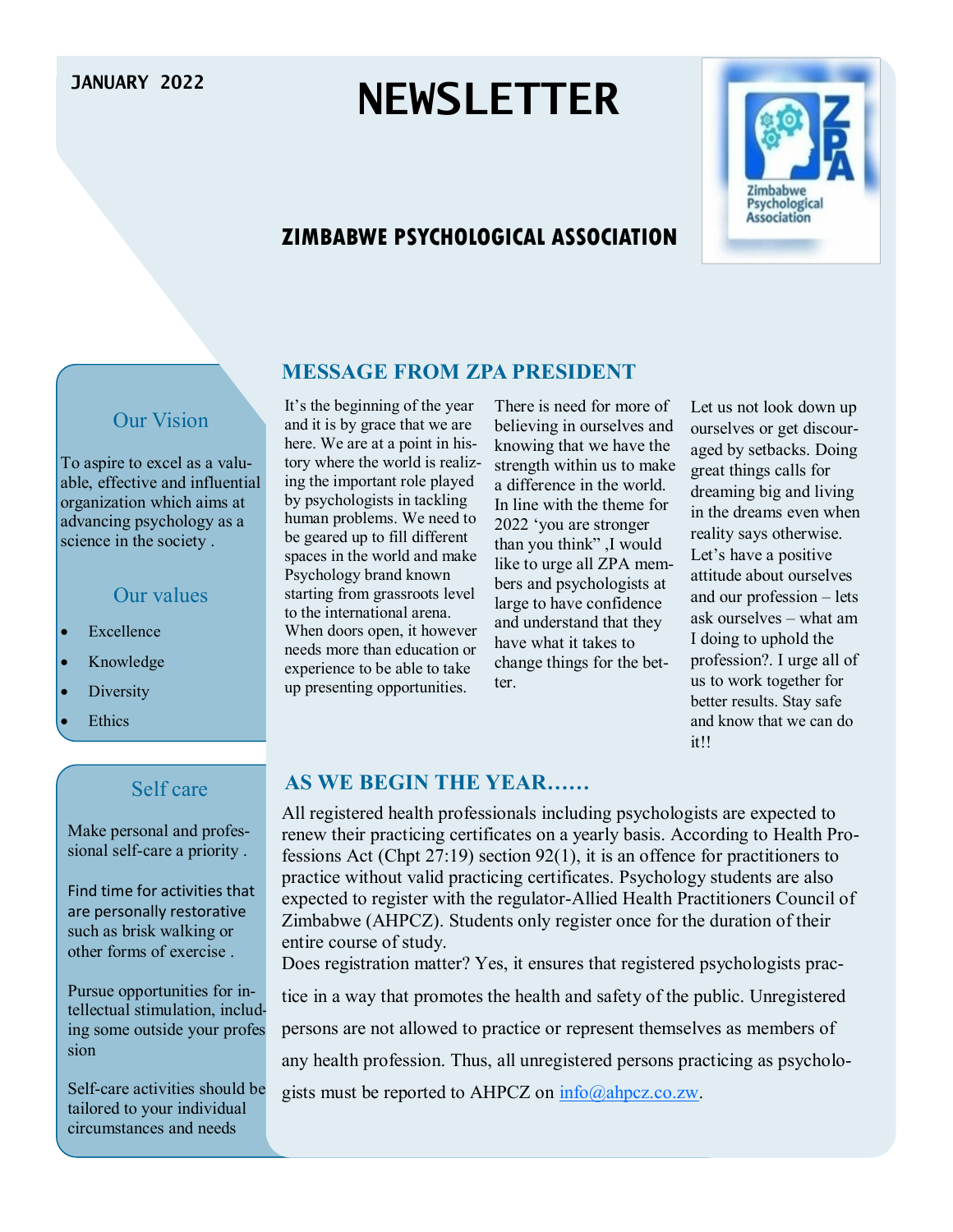## **Page 2 NEWSLETTER**



## CA**LL FOR ABSTRACTS: PAPU CONGRESS**

The 2<sup>nd</sup> Pan-African Psychology Congress - fully online and CPD accredited will feature **global, continental and country leaders in their fields.** *To celebrate psychology as a science and practice in Africa,* you are invited to submit **abstracts that highlight psychology and the challenges it faces, inviting areas of cooperation with other national bodies**.

**Abstract submission closes 15 February 2022!** Register now! Use this link to sign up for PAPU 2022 and submit an abstract: https:// www.panafricanpsychologyunion.org/?p=472

# **IMPORTANT 2022 AHPCZ SCHEDULE**

|                                       | ञ<br><b>Session</b>               | <b>Due Date</b>            |
|---------------------------------------|-----------------------------------|----------------------------|
|                                       | 1 <sup>st</sup> Board Examination |                            |
| "A strong, positive self-             | Submission                        | 31 March 2022              |
| <i>image is the best</i>              | <b>Files Marking</b>              | 30 April 2022              |
| possible preparation for              | <b>Exam Notice</b>                | 6 May 2022                 |
| success".                             | <b>Board Examinations</b>         | 2 and 3 June 2022          |
| <b>Joyce Brothers</b>                 | Results                           | 10 June 2022               |
|                                       |                                   |                            |
|                                       | 2 <sup>nd</sup> Board Examination |                            |
|                                       | Submission                        | 30 June 2022               |
| Did you know?                         | <b>Files Marking</b>              | 31 July 2022               |
|                                       | <b>Exam Notice</b>                | 5 August 2022              |
| "Trauma is a fact of                  | <b>Board Examinations</b>         | 1 and 2 September 2022     |
| life. It does not, how-               |                                   |                            |
| ever, have to be a life<br>sentence". | Results                           | 9 September 2022           |
| Peter A. Levine                       |                                   |                            |
|                                       | 3 <sup>rd</sup> Board Examination |                            |
|                                       | Submission                        | 30 September 2022          |
|                                       | <b>Files Marking</b>              | 31 October 2022            |
|                                       | <b>Exam Notice</b>                | 7 November 2021            |
|                                       | <b>Board Examinations</b>         | 30 November and 1 December |
|                                       | Results                           | 9 December 2022            |

#### **1.Psychology Board Examinations**